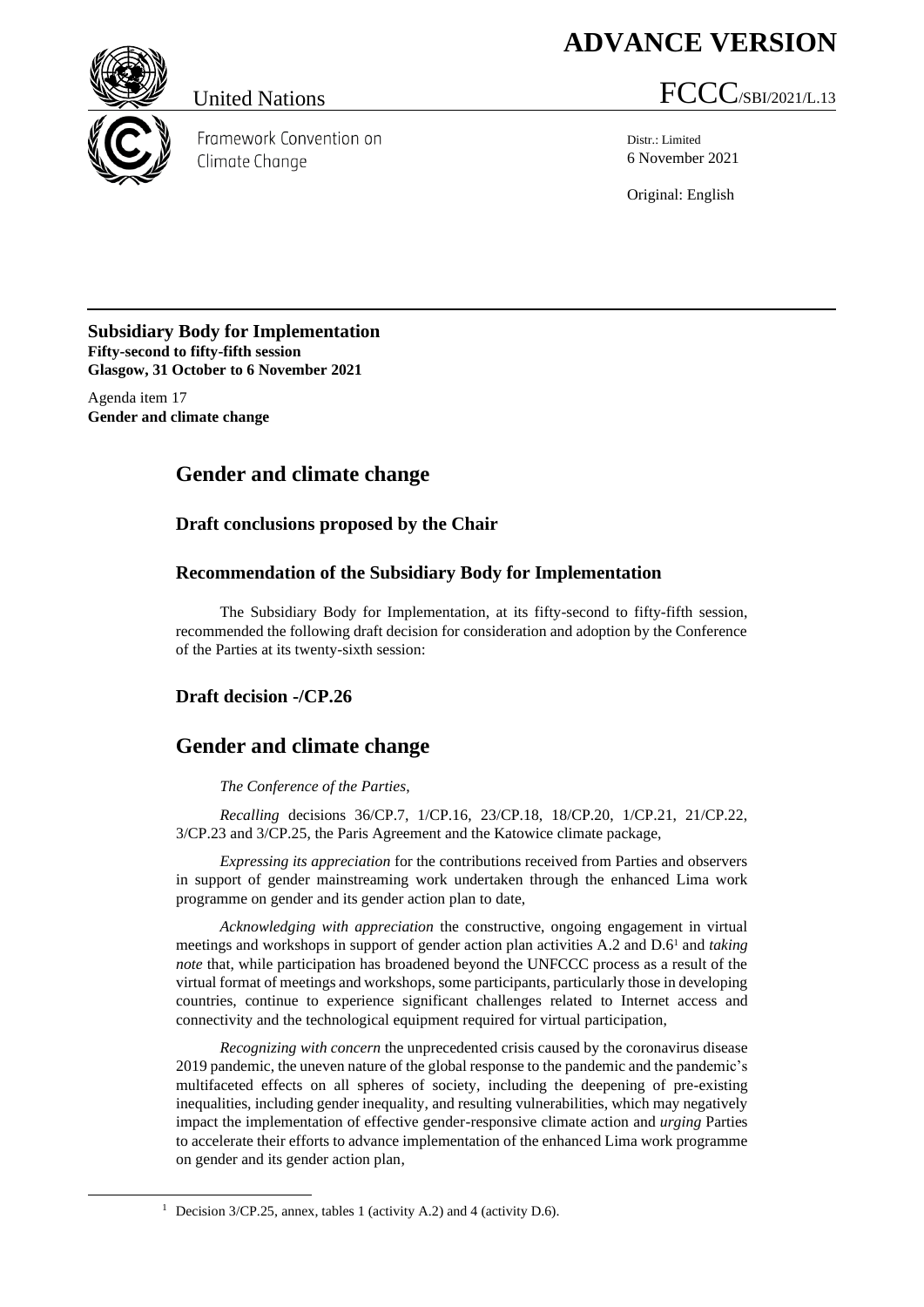*Acknowledging* the important role of the enhanced Lima work programme on gender and its gender action plan<sup>2</sup> in advancing gender equality and the empowerment of women and girls in the UNFCCC process,

*Reminding* Parties of its encouragement to appoint and provide support for a national gender and climate change focal point for climate negotiations, implementation and monitoring<sup>3</sup> and *noting* that 94 countries have appointed such a focal point to date,

*Recognizing* that the full, meaningful and equal participation and leadership of women in all aspects of the UNFCCC process and in national- and local-level climate policy and action is vital for achieving long-term climate goals<sup>4</sup> and *inviting* Parties to engage youth and indigenous peoples in climate action, including by considering their inclusion in Party delegations,

*Noting* the engagement of Parties, the secretariat and other relevant stakeholders in activities and events under the United Nations system related to gender equality and climate change and in line with the gender action plan priority areas,

*Taking note* of Parties' efforts in integrating gender considerations into their nationally determined contributions<sup>5</sup> and *encouraging* Parties to make greater efforts in integrating gender into nationally determined contributions and national climate change policies, plans, strategies and action,

1. *Recalls* that the intermediate review of the progress of implementation of the activities contained in the gender action plan is due at the fifty-sixth session of the Subsidiary Body for Implementation (June 2022);<sup>6</sup>

2. *Invites* Parties, United Nations entities, other stakeholders and implementing entities, in accordance with their respective mandates and priorities, to take stock of and map progress in advancing gender equality and the empowerment of women and girls in line with the priority areas of the gender action plan;

3. *Also invites* Parties and observers to submit via the submission portal, <sup>7</sup> by 31 March 2022, information on the progress of implementation of the activities contained in the gender action plan, areas for improvement and further work to be undertaken, including, as appropriate, information on the multidimensional impacts of the coronavirus disease 2019 pandemic on progress, and consideration of other diverse challenges that may impact future implementation of the gender action plan at all levels;

4. *Further invites* the International Labour Organization to prepare a technical paper exploring linkages between gender-responsive climate action and just transition for promoting inclusive opportunities for all in a low-emission economy, and to submit the paper to the secretariat by 31 March 2022;

5. *Requests* the secretariat to prepare a synthesis report on the submissions referred to in paragraph 3 above, information and recommendations arising from virtual and in-person workshops and events held between 1 December 2019 and 31 March 2022, and any relevant research conducted in preparation for the fifty-sixth session of the Subsidiary Body for Implementation;

6. *Takes note* of the annual reports on gender composition,<sup>8</sup> which highlight the persistent lack of progress in in-person participation, the challenges identified in promoting women's full, equal and meaningful participation in virtual forums, and the urgent need for improving the representation and leadership of women in Party delegations and in all bodies established under the Convention, the Kyoto Protocol and the Paris Agreement and *welcomes* 

<sup>&</sup>lt;sup>2</sup> Decision 3/CP.25.

<sup>3</sup> Decision 3/CP.25, para. 11.

<sup>4</sup> Decision 3/CP.25, para. 7.

<sup>5</sup> FCCC/PA/CMA/2021/8/Rev.1, paras. 106–113.

 $6$  Decision  $3$ /CP.25, para. 10.

<sup>7</sup> [https://www4.unfccc.int/sites/submissionsstaging/Pages/Home.aspx.](https://www4.unfccc.int/sites/submissionsstaging/Pages/Home.aspx)

<sup>8</sup> FCCC/CP/2020/3 and FCCC/CP/2021/4.